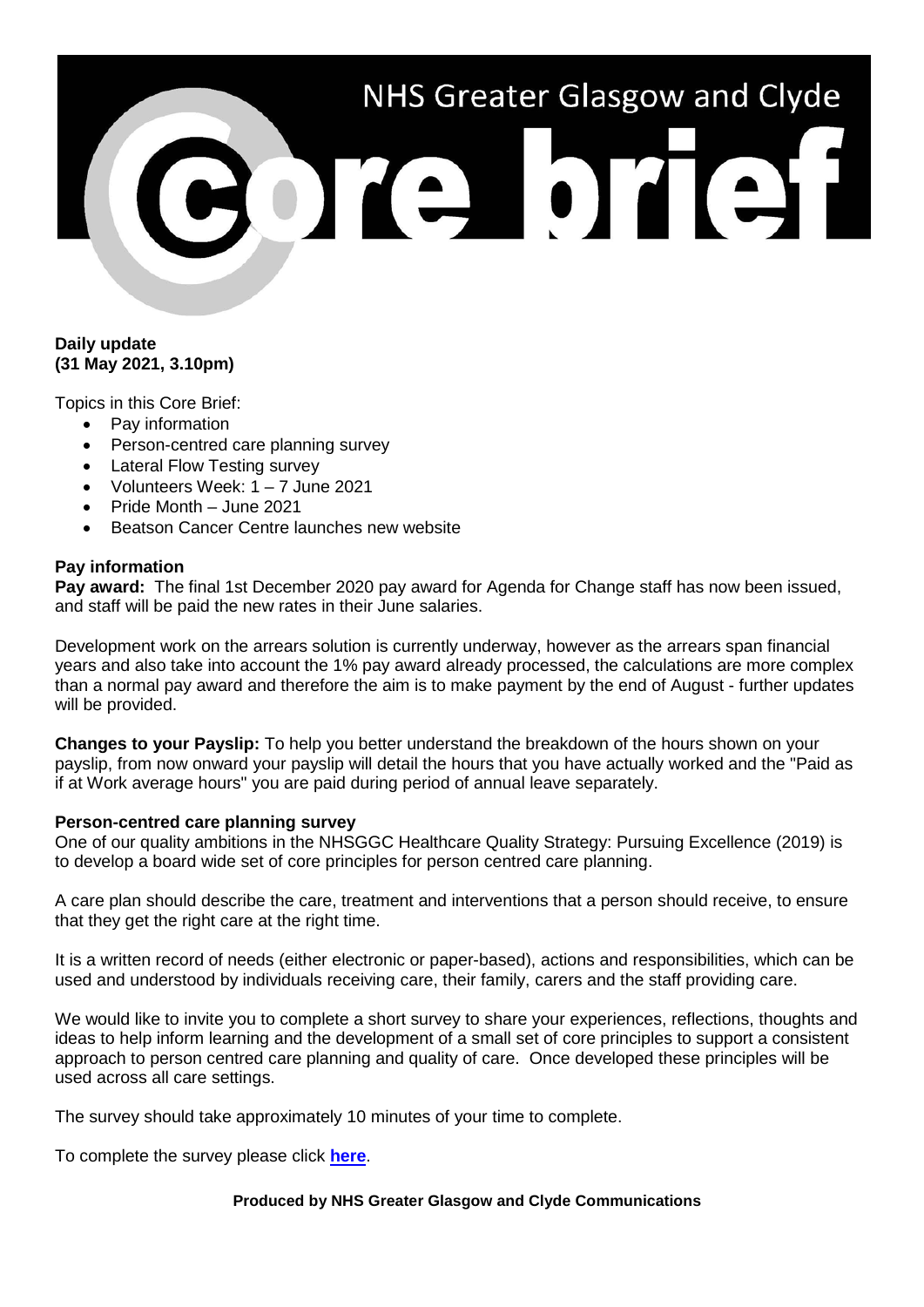The survey will be open until Sunday 20 June and will also be circulated via the Involving People Network for patients, family and carers to complete.

Your help, support and willingness to share your experiences with us to improve quality of care is greatly appreciated.

# **Thank you - Lateral Flow Testing Survey May 2021**

Thank you to all staff who recently responded to the Lateral Flow Testing survey. This short anonymous survey was designed to gather a snapshot of current staff experience using lateral flow testing.

We asked for feedback on use of kits, registration of kits and the recording of tests results on the national LFT portal. Themes reflected from staff were that the kits were easy to use however some technical issues arise with recording results on the portal. We are pleased to advise that the portal is much easier to use and you only need your lot number. You also can add in site detail when you register that will help us to understand usage across the sites. We will continue to engage with the national LFT team to provide feedback on staff experience with the portal and progress will be tracked through the NHSGGC LFT Implementation Group

We will also use the themes collected to inform our on-going rollout to staff in NHSGGC and continuous development of FAQs and training resources. The staff web page supporting lateral flow testing can be found here: NHSGGC staff - [lateral flow testing guidance.](https://www.nhsggc.org.uk/your-health/health-issues/covid-19-coronavirus/for-nhsggc-staff/lateral-flow-device-testing-guidance/) Over the next few weeks we will be planning the third rollout of kits if you have been using since last December, this will also be a lot easier and more details will follow shortly.

### **Volunteer Week: 1 – 7 June 2021**

This week, 1st - 7th June, is Volunteers Week and it gives us all an opportunity to say a huge thank you to all of our volunteers in NHSGGC.

Volunteers stepped forward in their hundreds to support us this past year and have played a vital role in ensuring we continued to deliver person centred care to our patients during exceptionally challenging times. Their support, commitment and enthusiasm throughout the pandemic has been inspirational.

We would also like to recognise and celebrate all of our long standing volunteers who were unable to support us as they normally would due to the restrictions of the pandemic. We look forward to welcoming them back as soon as we safely can over the coming weeks and months.

As we move into the next stage of our recovery plan, you will see more volunteers moving back in their traditional roles, so do look out for those signature red t shirts as you go about your day.

We will be celebrating our volunteers' contribution this week by running a series of Volunteer profiles and events on social media, and of course there will be cake!

[Click here](https://www.nhsggc.org.uk/working-with-us/volunteering/volunteers-week-2021-case-study-elaine-penman/) to read Elaine Penman, RAH AHP Support Volunteer's story.

### **Pride Month**

June is Pride Month, a month to celebrate inclusivity, equality, and visibility of those who identify as lesbian, gay, bisexual, transgender, queer inclusive (LGBTQ+) and our allies. To mark this month we are celebrating virtually with a series of events hosted by NHSGGC LGBTQ+ Staff Forum and the NHS Golden Jubilee LGBT+ Network bringing you Pride Bingo, a Pride Quiz and a virtual Pride Disco - [all](http://www.staffnet.ggc.scot.nhs.uk/Corporate%20Services/Communications/Hot%20Topics/Pages/comms_PrideMonth-June2021_mb010621.aspx)  [details are available on StaffNet](http://www.staffnet.ggc.scot.nhs.uk/Corporate%20Services/Communications/Hot%20Topics/Pages/comms_PrideMonth-June2021_mb010621.aspx) – so please come along and join in the fun!

The NHSGGC LGBTQ+ Staff Forum reminds us that today also has a more serious side that empowers the LGBTQ+ community to come together in celebration, protest, unity and solidarity. Pride is very much still needed. For some, it's needed more than ever.

#### **Produced by NHS Greater Glasgow and Clyde Communications**